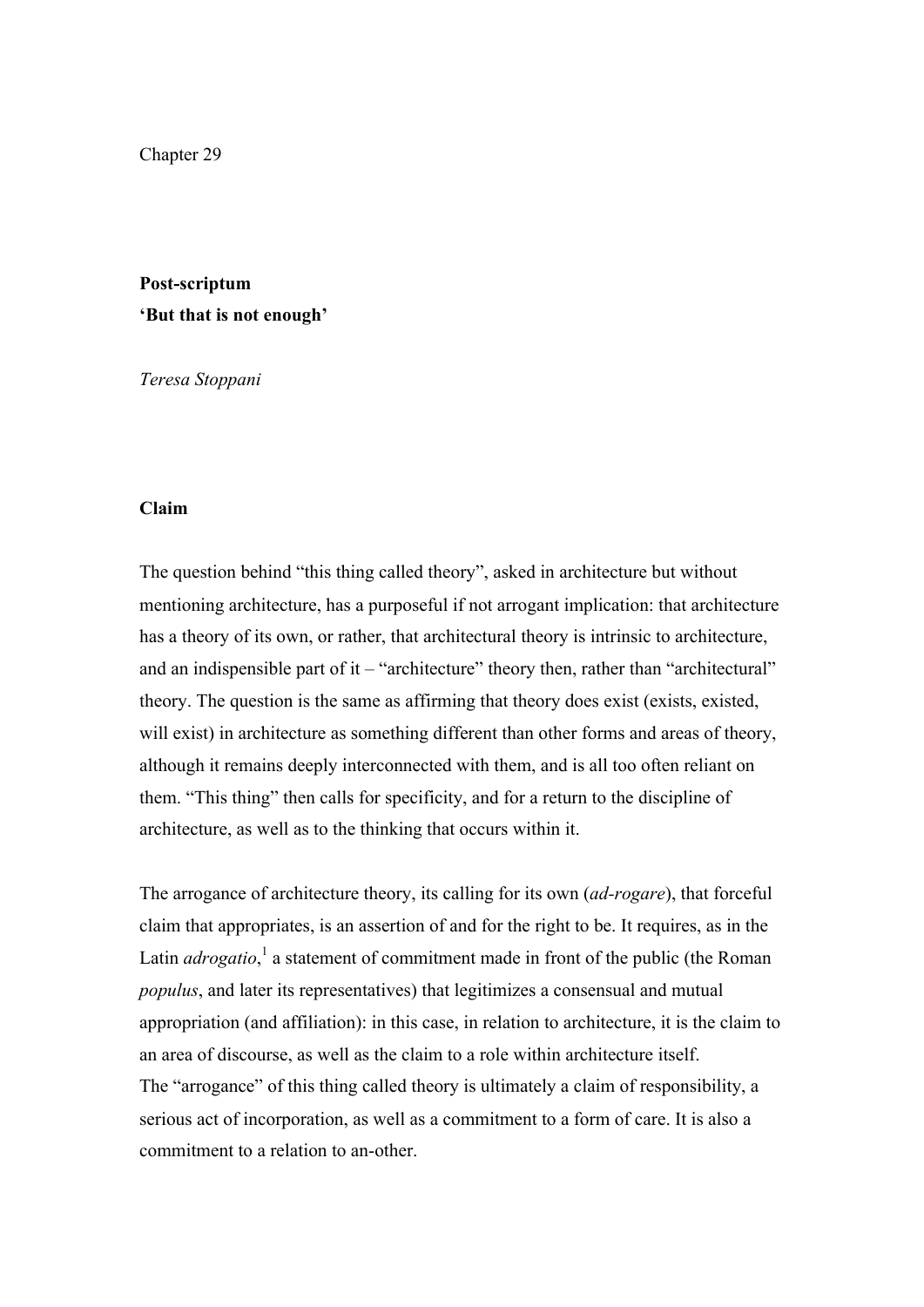In arrogating architecture (to itself), architecture theory claims a stake on it, cares about architecture and helps define it. Architecture theory attributes to itself the right to exist within architecture; it also claims a necessary role with(in) it. As in the Roman *adrogatio*, the relation of convenience and limitation is mutual, as architecture claims theory to itself. Architecture thinks. The two – architecture theory and architecture – do not coincide, but each cannot exist without the other. They co- (l)laborate, that is, they are at work together. Architecture without its theory is not architecture.

The mutual and public claim of care is important, as it is not a claim of autonomy. Far from it: architecture can only exist in relation to what it is not, to what makes it possible, to what inhabits it, and architecture theory plays an important role in articulating such relations. Relations change (are changing), and with them the adaptable, fleeting, sometimes volatile voice of theory, while architecture itself remains relatively slow, caught by its very nature between the space of experimentation and that of realization (although these too are amazingly brought to converge today).

A practice that changes constantly, that has no axioms or definitions, that is not prescriptive but relational both within architecture and with building, a malleable practice that that thinks with society and both reflects it and transforms it, cannot be a discipline. "This thing called architecture theory" does not exist, the historian tells me; and he is right: as a discipline, this "thing" does not exist. It ceased to exist as a discipline (and ancillary one) when it stopped being descriptive and prescriptive, that is, when it stopped being a tool for, rather than a voice with. Yet, even that form of architecture theory – a "discipline disciplining" theory – was indeed struggling to keep at bay contrasting voices, unorthodox practices, material evidence, endeavouring as it did, throughout its history (yes, the history of theory), to find (but read, fabricate) the origin of architecture – that one, single, dignified and pure origin that never existed. Even then the role of this "non-discipline" that is theory was indeed that of interrogation: asking questions of itself rather than formalizing appeasing solutions.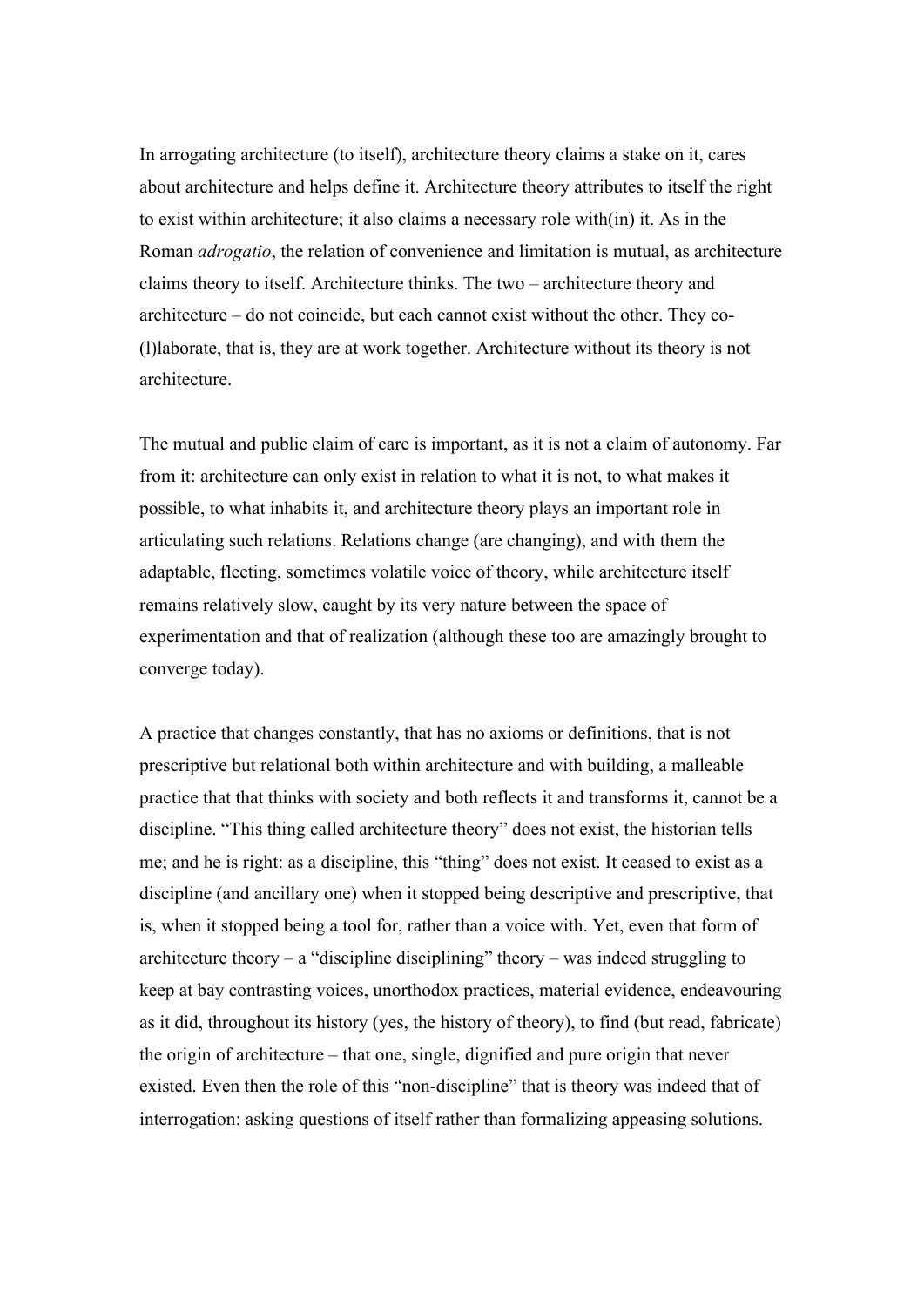Similarly, the recent post-theory<sup>2</sup> movement in architecture, attempted again to fixframe architecture theory as a discipline, this time with a sentenced and staged death rather than with a search of origins. What it produced instead, rather than a forever after-theory, was indeed a restart moment of reenergizing, as it magnified questions of architecture at the beginning of the new millennium. The opposite of an after-theory has happened instead. Opening up the divergence between the critical and the projective, the debate has indeed set free and re-launched the thinking in architecture that is caught in between. And questions remain (some of which are addressed in this book). Dislodging architecture theory from an established and generational association with critical theory, with psychoanalysis, or with semiology or poststructuralism, the after-theory moment in fact re-started conversations, not only with current developments in philosophy, but also with material sciences, politics and economy, and indeed with the convergence of them that we are now witnessing. Not only that: the bastardized origin-less material nature of architecture makes it the ideal ground to develop original thinking in making.

#### **In architecture**

Architecture theory needs to return to itself, that is to architecture, in order to find how it has changed, not why. Why it has changed is obvious and becomes a redundant statement if we imply architecture's relationality as a sine qua non condition of its being.<sup>3</sup> To look at "how" architecture theory is changing means to engage not only in exploring the relationship between architecture and theory, but also to redefine theory as a plurality of different and discordant contributions to how (the "how of hows") theory is produced in architecture, which means: for architecture, about architecture and, more essentially, by architecture. The idea of "in architecture" was introduced by Andrew Benjamin in his 2000 book *Architectural Philosophy* to think 'the particularity of the architectural' and 'to engage with architecture understood as a site of repetition', where 'the critical is defined as a repetition that takes place again for the first time'.  $4$ 

That the thinking that defines architecture must happen (literally, take place) in architecture as a site of repetition has always been the case, whether this was being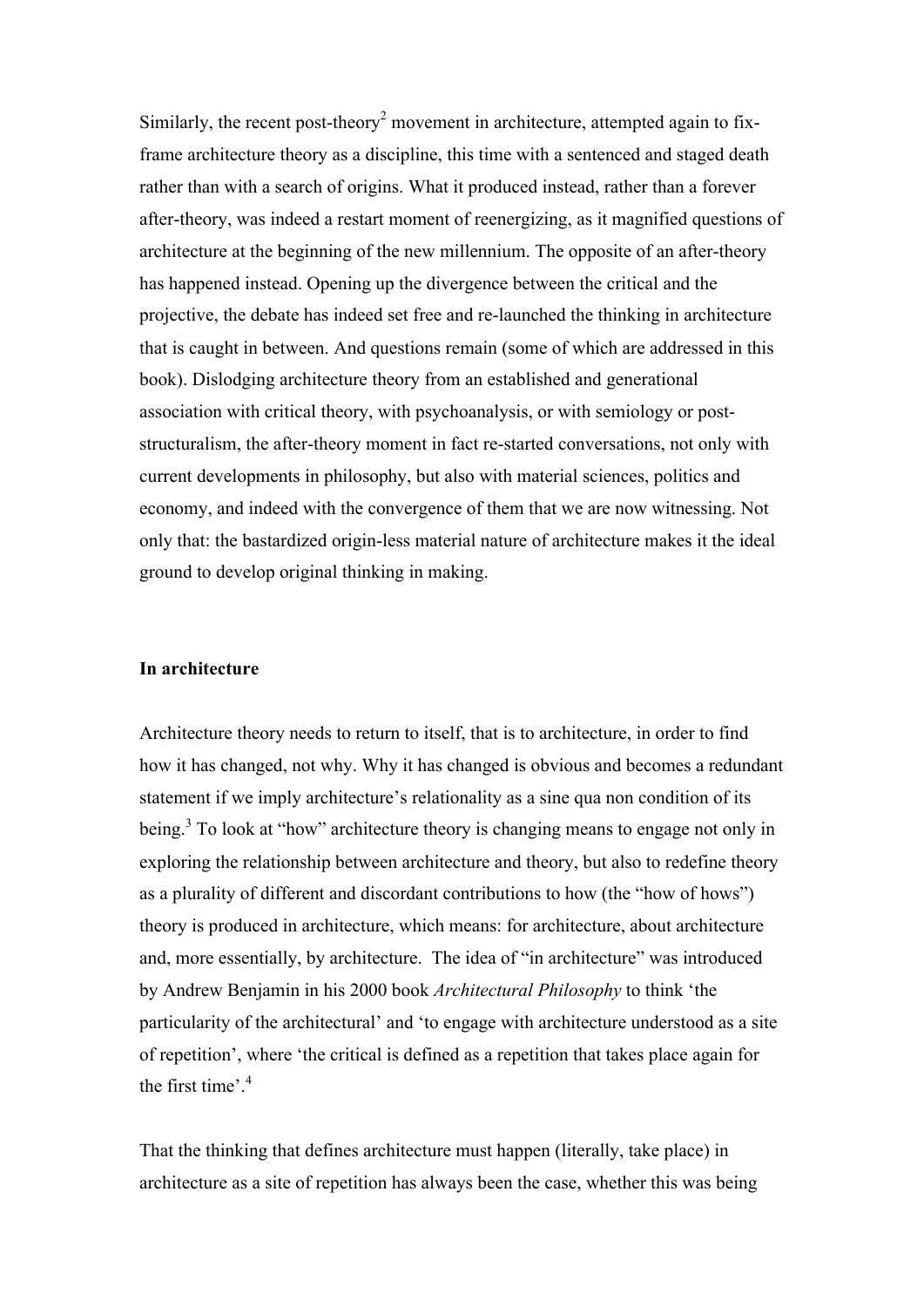recognized at the time of its happening or not. This becomes apparent and almost inescapable with the demise of classical (and modernist) prescriptive theory, and with the emergence of an architectural history that is distinct from both art history and architectural practice, and triggers the formulation of questions in the specifics of architecture. From the mid-1960s the discipline of architectural theory started to be redefined and opened up to and by the non specifically architectural —borrowing from political ideologies, psychoanalysis, linguistics and semiology, literature criticism and cultural studies. As early as 1966 Aldo Rossi clearly articulated the intrinsically manifold nature of architecture, claiming for the "project" a unique and specific form of embedded criticality. In his text 'Architettura per i musei'<sup>5</sup> Rossi identifies the most important 'moment' of architecture theory in the 'relationship between the theoretical view of architecture and the making of architecture'.<sup>6</sup> It is in its making, through the combination of its multiform expressions – the text, the drawing, the building – that for Rossi architecture both produces and expresses its 'thinking'. Rossi sees the 'thinking' (*pensare*) in architecture as one with the 'design' (*progettare*) of architecture. Subjective, rational but also evocative, and far from the modernist prescriptive 'method', architecture theory for Rossi remains internal to the discipline of design. A stubborn obsession, architecture theory operates in architecture by choosing and selecting, focusing and persevering on the same problem, which is then repeatedly tackled by the different occasions of the "project". Architecture produces an autonomous discourse that, while it is informed by external disciplines – in Rossi's case, economy, sociology and linguistics –, is expressed by the specifics of the project, its representation and its construction. Reflective and iterative, critical and specific, architecture 'presents itself as a meditation on things, on facts; its principles are few and immutable, but the concrete answers to changing topical problems that the architect and society can offer are manifold'.<sup>7</sup>

#### **Relation**

Architecture theory is not a discipline, and yet is it a practice, difficult to accept, to grasp even, because it is not regulated. It may be quiet, embedded in architecture's buildings; it may subtle, silenced at times, but it is not going away, despite oppositions, dismissals and ridicule. Ridicule in fact it welcomes, as a sign that theory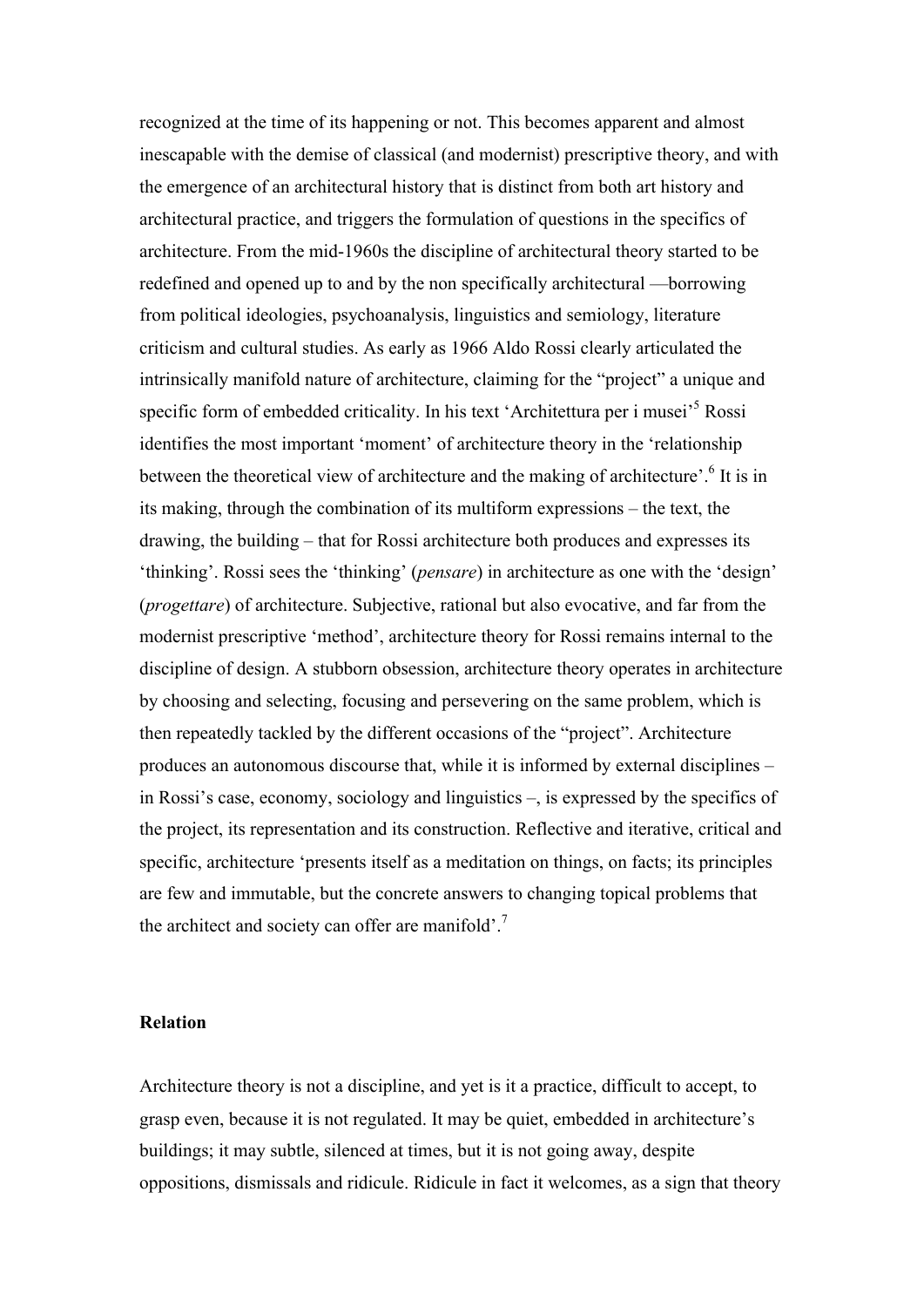is very much alive, provoking and provocative of thinking, eliciting whatever reactions, making indifference impossible. The laughter that theory laughs is the Bataillean laughter that mirrors the being laughed at with laughing it back out, louder and sharper.<sup>8</sup> It is the laughter of that least definable and frameable of theorists, through which the unfashionable shakes the established mainstream. Theory laughs, and it laughs back.

Theory laughs also at itself. In prefacing the book series *Frontiers of Theory*, <sup>9</sup> literary theorist and cultural critic Martin McQuillan writes that: 'Since its inception Theory has been concerned with its own limits, end, and after-life.' McQuillan observes that in its process of auto-critique Theory needs to ask:

[...] what is the relation of Theory to philosophy and the other disciplines that inform it? What is the history of its construction and what processes of amnesia and the repression of difference have taken place to establish this thing called Theory? Is Theory still the site of a more-than-critical affirmation of a negotiation with thought, which thinks thought's own limits?<sup>10</sup>

And architecture theory? How does it construct itself? How does it reinvent itself and think its own limits (in the iterations of architecture's project) while architecture continues to reinvent itself?

As it reconsiders its status as a discipline in relation to digital technologies, material sciences, biology and environmental transformations, architecture continues to introject thoughts and practices developed 'outside' architecture. It is indeed its very openness and connectedness that offer a line of continuity in the ongoing process of self-definition and reinvention that has always characterized architecture as a practice of the multiple and of the critical, that, far from only making physical environments, continues to act in and through all its intersections with its "other" as a critical and cultural agent. Architecture has always borrowed narratives, tools, concepts and images from other disciplines, always defining itself in relation with an "other". It is by definition relational: internally, in how it organizes itself through rules or paradigms of form and space making; externally, in how it relates to forms of inhabitation, use, and cultural and physical conditions.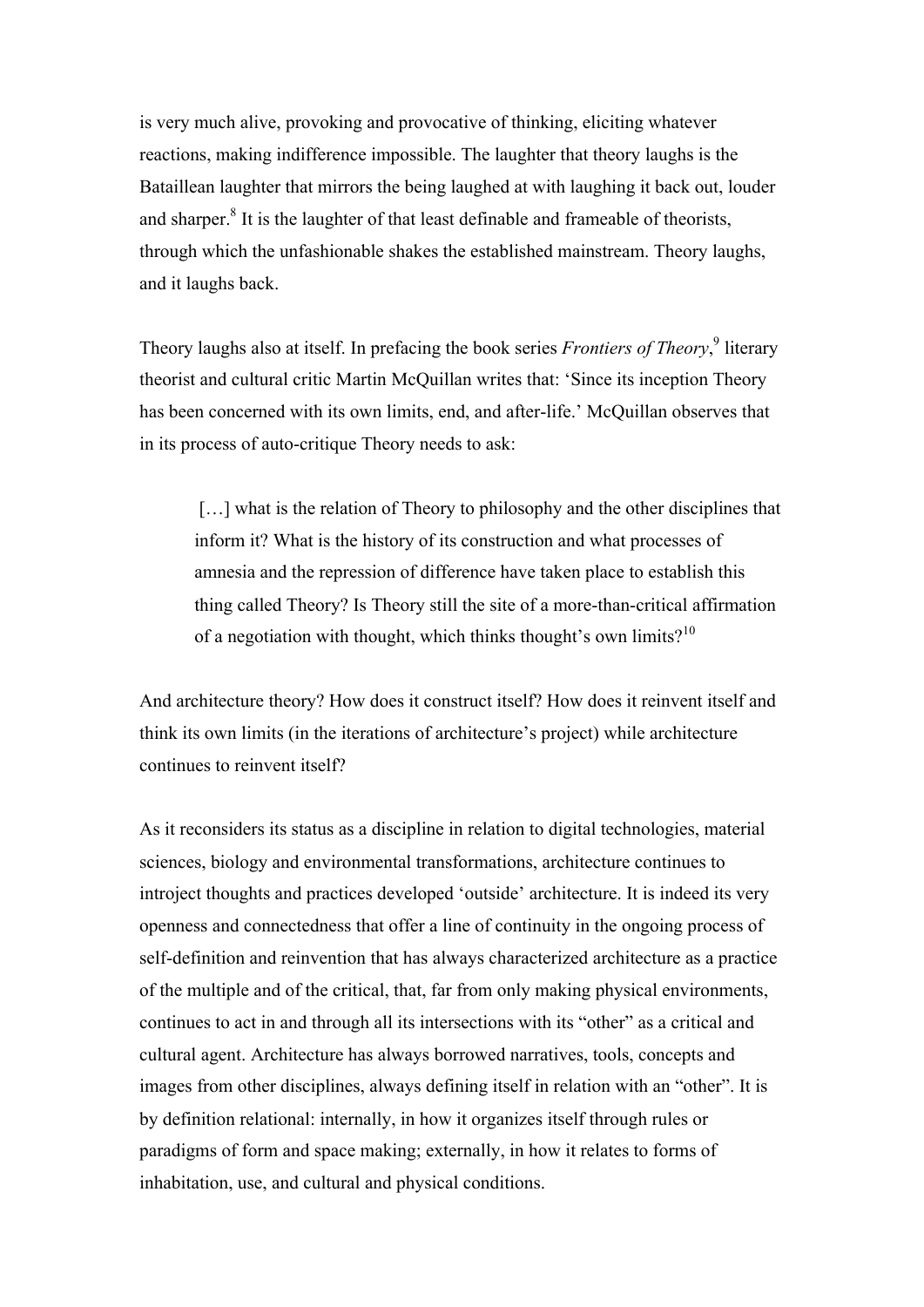The relational nature of architecture is intrinsic to its making since the very beginnings – which are themselves multiple, uncertain, open and negotiated. Designed for human inhabitation and interaction, architecture needs to respond to requirements that are both practical and more extensively intangible: social, political, psychological, etc., depending on its spatial and temporal conditions of production. Architecture establishes, that is, a series of external relations, rules, narratives and situations $11$ 

Yet, in each instance of its repetition, in its every "act" – design, construction, practice, writing - architecture calls into question also its own languages, its materials, its history as a discipline, thus producing a self-redefinition at its every re-enactment. Is Architecture too, then, 'A thought that thinks its own limits'? (to paraphrase McQuillan). Architecture changes itself in each of its "instalments", in its repetitions; each time it is enmeshed in a web of relations, both external and internal, which affect it and which it produces. These relations occupy also a space that is only apparently void of architecture's direct intervention. It is in these apparent voids that the relational nature of architecture emerges more forcefully, where possible alternative practices of architecture are exposed. It is in these "voids" that the discourse and the critical space of the words of architecture take place, as well as other alternative practices. It is in this space that the relational nature of architecture becomes more evident $12$ 

#### **'But that is not enough …'**

Architecture theory is how architecture thinks itself and in itself, and therefore, ultimately, thinks *what* architecture is – not in the sense of grasping an impossible essence or fixed origin, but in order to confirm its multiple and changeable position in response to the basic issues of inhabitation and environment, and in relation to space and time. If there is an essence to what we do in architecture, and in thinking with it and writing in it, it is in this constant questioning. Because buildings can be architecture and architecture can be buildings, but the two do not necessarily coincide. It is the space of these differences and non-coincidences that architecture theory inhabits, explores and constantly redefines.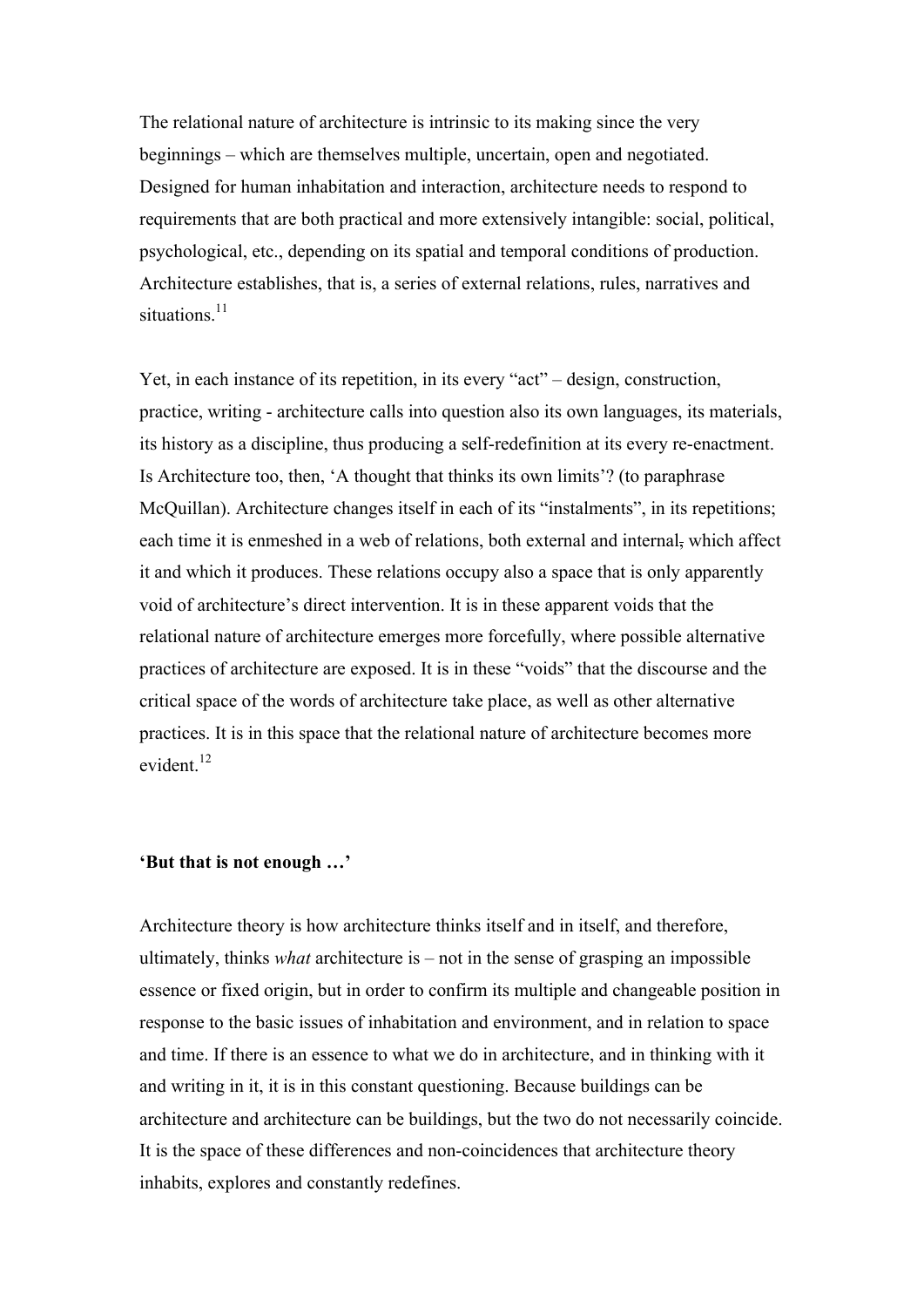'But that is not enough'. Architecture theory is the 'not enough' of architecture, its 'not-enough-ing', with the oppositional 'but' that accompanies it. '*Aber das genügt nicht',* Walter Benjamin writes in a fragment of his First Sketches for the *Passagenwerk* (Arcades Project)<sup>13</sup>, one of the many in which he approaches the dialectical image as a constellation, a critical construct that itself escapes fixed definitions.

It is said that the dialectical method consists in doing justice, at each moment, to the concrete historical situation of its object. But that is not enough. [*Aber das genügt nicht.*] For it is just as much a matter of doing justice to the concrete historical situation of the interest taken in the object. [...] the object is felt to be concretized in this situation itself and upraised from its former being into the higher concretion of now-being [*Jetzsein*].'

For Walter Benjamin placing the historical object in its context is not enough; it is necessary to place it in relation with the current situation of the observation point. The historical object is always and again re-concretised in the present, and it is the dubitative "but" that triggers the performance of the "not-enough-ing". In architecture, the now-being of the object is in the "not-enough-ing" that each time and again questions the stability and the finished-ness of the object. The architectural object therefore becomes a site of discourse. It is such kind of object that architecture needs to be: dialectical, tensioned, questioned and ultimately unstable. But that too is not enough. In his fragment Benjamin continues proposing the nowbeing as a concretion that 'has overcome the ideology of progress', to pursue instead a philosophy of history that is 'an increasing concentration (integration) of reality'. In architecture, this would mean to dismiss linear histories of pacifying progress, and seek an architecture that remains actively capable to engage both its past and present in a trans-historical, discipline-specific processes of self interrogation. For Benjamin the 'dialectical penetration and actualization of former contexts puts the truth of all present action to the test.' 'But that is not enough' then proposes a criticality that is intrinsic to the object under consideration, and that the object itself performs. The architectural object must perform, incessantly and relentlessly, a critique not only of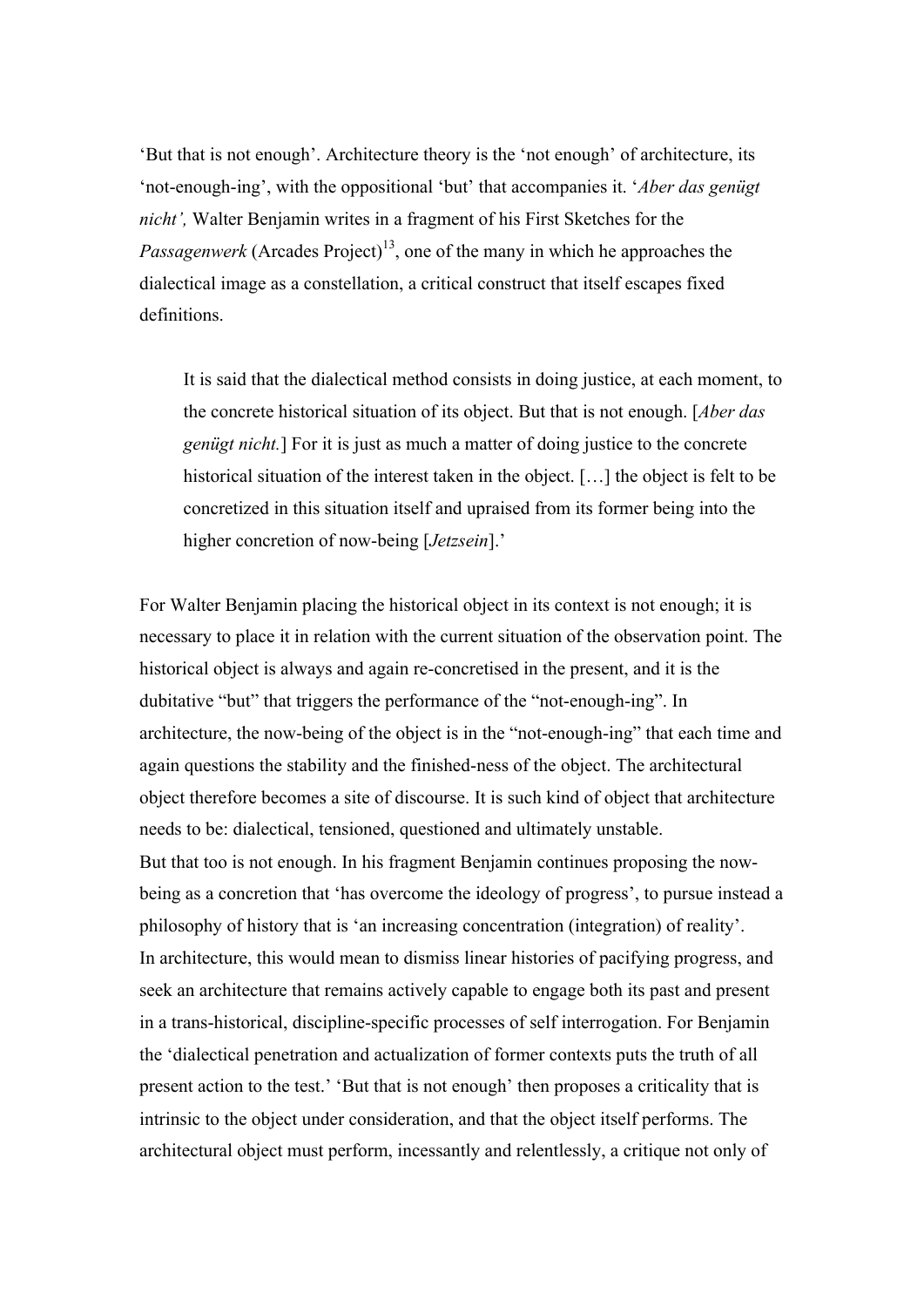its own time, but of the now-time of its activity. Architecture is such self-critical object, but within it it is the work of architecture theory that triggers its laughter.

## **Bibliography**

Bataille, Georges. "The Labyrinth" (1935-36). In *Visions of Excess. Selected Writings, 1927-39,* 171-177*.* Translated by Allan Stoekl. Minneapolis: University of Minnesota Press, 1985.

Benjamin, Andrew. *Architectural Philosophy.* London and New Brunswick: The Athlone Press, 2000.

Benjamin,Walter. *The Arcades Project*. Translated by Howard Eiland and Kevin McLaughlin. Cambridge MA and London: The Belknap Press of Harvard University Press, 1999.

Drogula, Fred.K. "Adrogatio." In *The Encyclopedia of Ancient History.* Chichester: John Wiley & Sons, 2012.

Eisenman, Peter. *Cities of Artificial Excavation: the work of Peter Eisenman, 1978- 1988.* New York and Montreal: Rizzoli and CCA, 1994.

Eisenman, Peter. *Diagram Diaries.* London: Thames & Hudson, 1999.

Eisenman, Peter. "Diagram: An Original Scene of Writing." In *Written into the Void: Selected writings, 1990-2004,* 87-94. New Haven: Yale University Press, 2007.

McQuillan, Martin. "Series Editor's Preface" [Frontiers of Theory]. In Andrew Benjamin, *Of Jews and Animals,* xi-xii*.* Edinburgh: Edinburgh University Press, 2010. Rossi, Aldo. *Scritti scelti sull'architettura e la città, 1956-1972.* Milan: CittàStudi, 1975.

Somol, Robert E. and Sarah Whiting. "Notes Around the Doppler Effect and Other Moods of Modernism." In *The New Architectural Pragmatism: A Harvard Design Magazine Reader*, Harvard Design Magazine Readers 5, edited by William S.

Saunders, 22–33. Minneapolis: University of Minnesota Press, 2007.

Speaks, Michael. "Design Intelligence: Or Thinking After the End of Metaphysics." *Architectural Design*, vol. 72, no. 5, (October 2002): 4–9.

Stoppani, Teresa. "Relational Architecture: Dense Voids and Violent Laughters."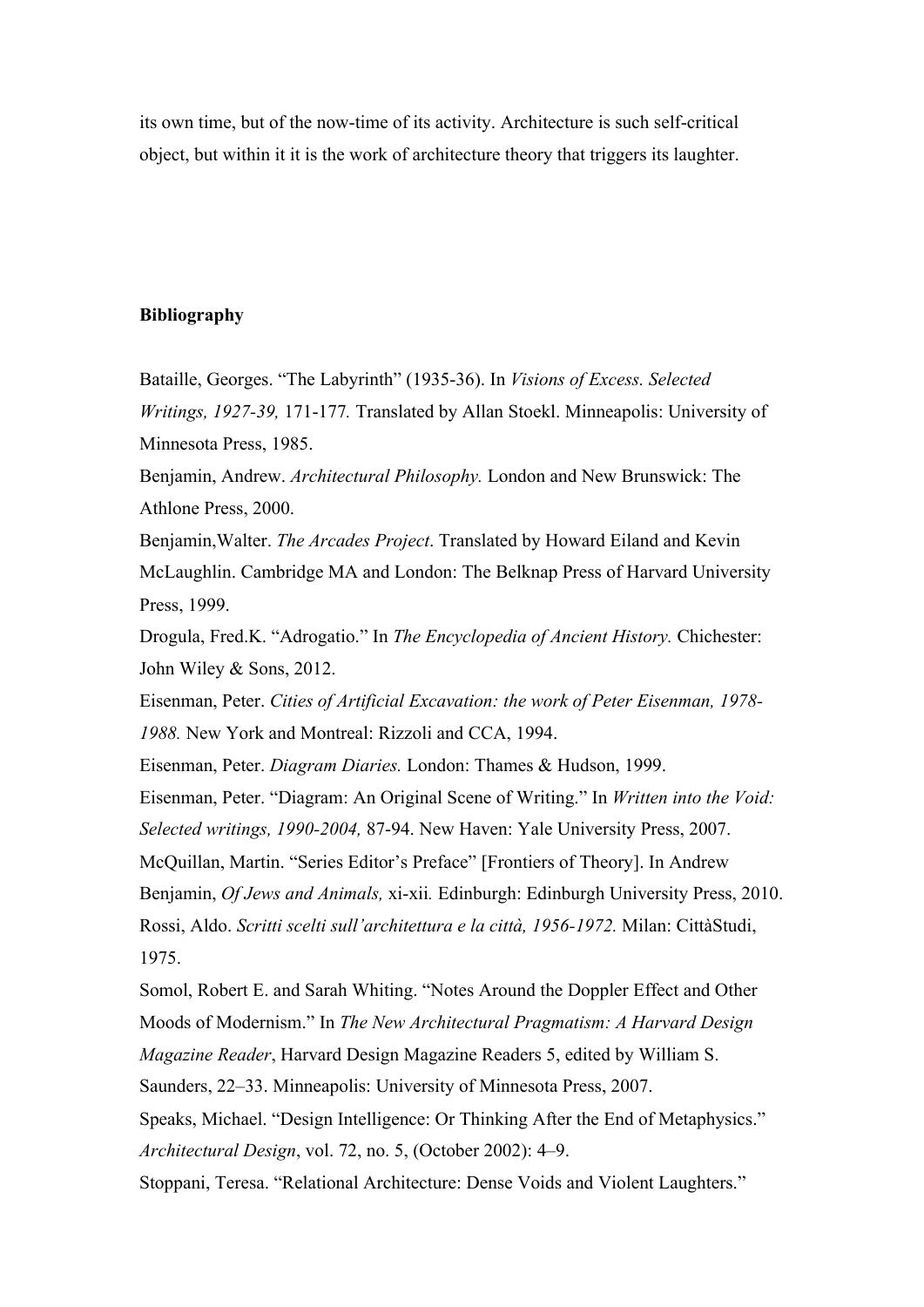*field:*, *Urban Blind Spots*, edited by Florian Kossak, Tatjana Schneider, and Stephen Walker, vol. 6, no. 1 (2015): 97-111. Available at www.field-journal.org.

### **Notes**

 <sup>1</sup> *'Adrogatio* was the process of Adoption by which a man *Sui Iuris* (that is, a *Paterfamilias* who was not under another man's *potestas*) could give up his independence and come under the *potestas* of an adoptive father (a different process called *adoption* was used to adopt individuals *in potestate parentum*).' See: Fred.K. Drogula, "Adrogatio", in *The Encyclopedia of Ancient History* (John Wiley & Sons: Chichester, 2012). DOI: 10.1002/9781444338386.wbeah13007

 $2$  See: Robert E. Somol and Sarah Whiting, "Notes Around the Doppler Effect and Other Moods of Modernism," in *The New Architectural Pragmatism: A Harvard Design Magazine Reader*, ed. William S. Saunders, Harvard Design Magazine Readers 5 (Minneapolis: University of Minnesota Press, 2007), 22–33. See also: Michael Speaks, "Design Intelligence: Or Thinking After the End of Metaphysics," *Architectural Design*, vol. 72 no. 5, (October 2002): 4–9.

<sup>3</sup> I have discussed this in Teresa Stoppani, "Relational Architecture: Dense Voids and Violent Laughters," in *field:*, vol. 6 no. 1. 2015, Urban Blind Spots (F. Kossak, T. Schneider, S. Walker, eds.), Sheffield:, The University of Sheffield, 97-111. Available at www.field -journal.org.

<sup>4</sup> Andrew Benjamin, *Architectural Philosophy*, (London and New Brunswick NJ: The Athlone Press, 2000), 3.

<sup>5</sup> Aldo Rossi, 'Architettura per i musei' (1966; 1968) now in Aldo Rossi, *Scritti scelti sull'architettura e la città, 1956-1972* (Milan: CittàStudi, 1975), 323-339.

<sup>6</sup> Rossi, *Scritti scelti,* 323. My translation.

<sup>7</sup> Rossi, *Scritti scelti*, 328. My translation.

<sup>8</sup> See: Georges Bataille, "The Labyrinth" (1935-6) now in Georges Bataille, *Visions of Excess. Selected Writings, 1927-39* (trans. A. Stoekl) (Minneapolis: University of Minnesota Press, 1985). Writer, critic, philosopher, independent intellectual who operated outside academia and across disciplines, Georges Bataille (1897-1962)